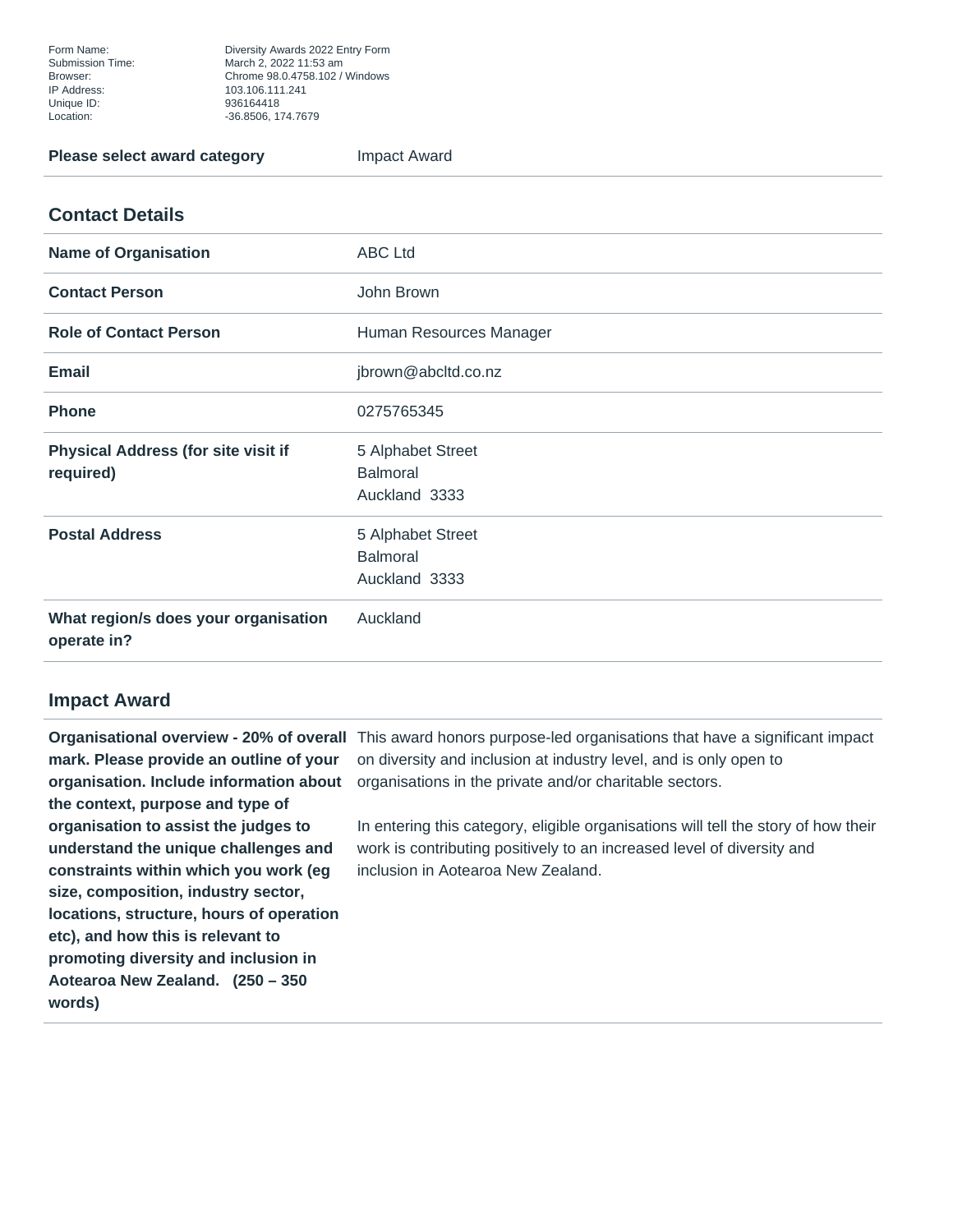**Theory of change - 30% of overall mark.**  Enter your text here  **Who are you seeking to influence or benefit? What is standing in your way? What benefits are you seeking to achieve? When are you planning to achieve these benefits? Who are you partnering with in achieving the intended outcome? When are you planning to achieve the outcomes? (400 – 500 words)**

**Key workstreams - 25% of overall mark.**  Enter your text here  **Show us how this work was informed in collaboration with others to ensure it meets the needs of Aotearoa New Zealand. What are the key workstreams and projects that you are implementing to effect change? (300 – 400 words)**

**Evidence of success - 25% of overall mark. Please provide details of how your work has positively impacted your target audience. Ideally this will include quantifiable evidence of improved performance as well as qualitative feedback from beneficiaries and/or policy makers. How do you amplify and celebrate the success of your partners in the same field of work? (300 – 400 words)**

Enter your text here - remember your overall entry should not exceed 2000 words

## **Supporting Information**

| Tell us about your organisation in 100<br>words or less                                                                                                                     | A brief description of your organisation and its core purpose                                      |
|-----------------------------------------------------------------------------------------------------------------------------------------------------------------------------|----------------------------------------------------------------------------------------------------|
| <b>Number of Staff</b>                                                                                                                                                      | Please enter the number of people who work for your organisation                                   |
| Why did you enter the Awards?                                                                                                                                               | You will be required to fill in this section                                                       |
| Are you happy for Diversity Works New<br>Zealand to share your contact details<br>with organisations wishing to find out<br>more about the work discussed in this<br>entry? | Please indicate yes or no                                                                          |
| Logo upload                                                                                                                                                                 | Your logo is uploaded here.                                                                        |
| Photo 1 upload                                                                                                                                                              | Please upload a minimum of two photos showcasing your initiative. The minimum<br>file size is 2mb. |
|                                                                                                                                                                             |                                                                                                    |